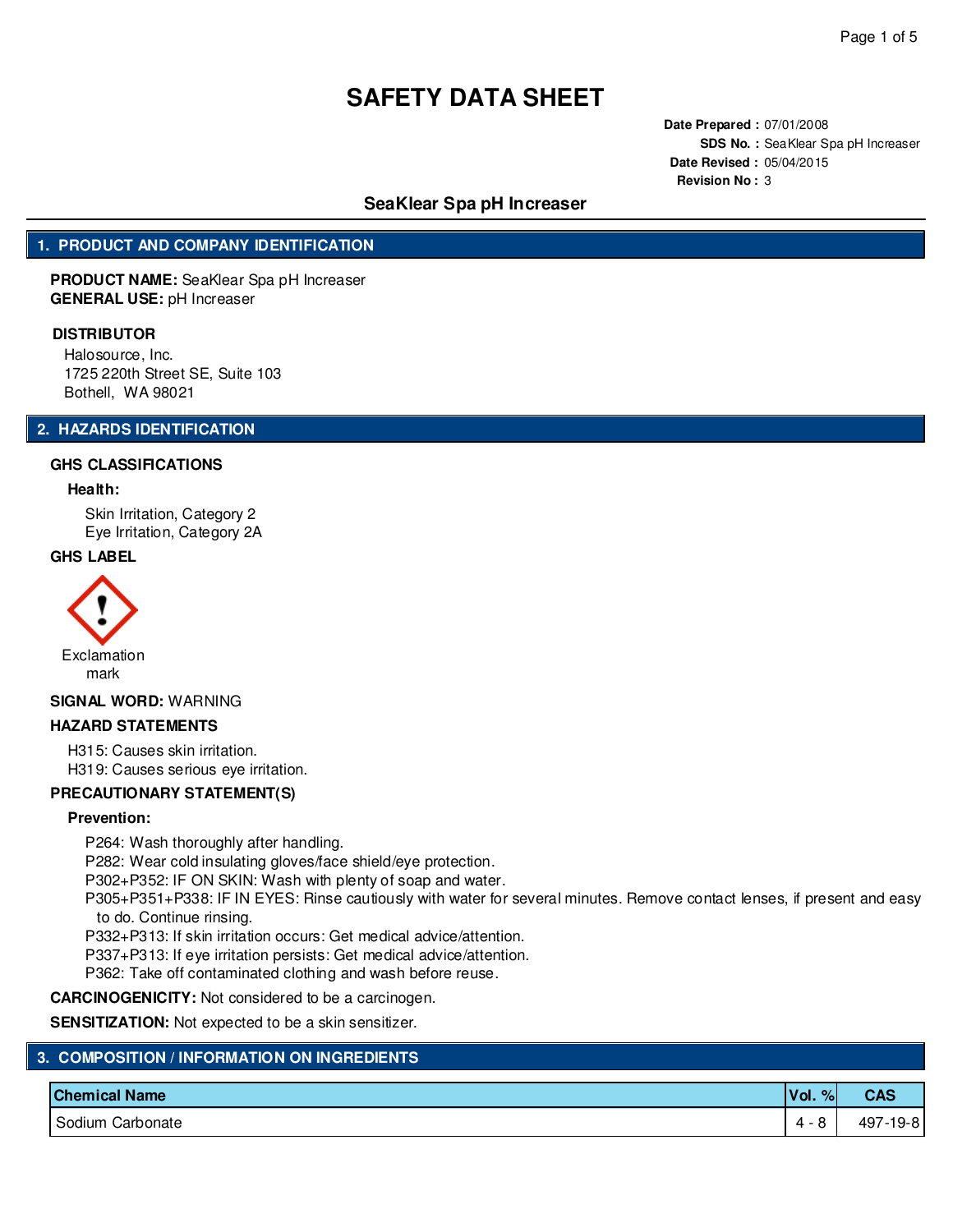**Date Prepared :** 07/01/2008 **SDS No. :** SeaKlear Spa pH Increaser **Date Revised :** 05/04/2015 **Revision No :** 3

# **SeaKlear Spa pH Increaser**

**COMMENTS:** Ingredients in this section have been determined to be hazardous as defined by 29CFR 1910.1200.

# **4. FIRST AID MEASURES**

**EYES:** Immediately flush eyes with water for 15 minutes. Get medical attention.

**SKIN:** Immediately wash skin with soap and plenty of water. Remove contaminated clothing. Get medical attention if symptoms occur. Wash clothing before reuse.

**INGESTION:** Do not induce vomiting. Seek immediate medical attention.

**INHALATION:** Remove to fresh air. If breathing has not returned to normal within a few minutes after exposure, get medical attention.

**NOTES TO PHYSICIAN:** May cause skin irritation and serious eye irritation.

# **5. FIRE FIGHTING MEASURES**

**EXTINGUISHING MEDIA:** Use extinguishing media appropriate for surrounding fire.

**EXPLOSION HAZARDS:** None.

**FIRE FIGHTING EQUIPMENT:** Firefighters should wear self-contained breathing apparatus (SCBA) and full protective gear. **HAZARDOUS DECOMPOSITION PRODUCTS:** Oxides of carbon.

# **6. ACCIDENTAL RELEASE MEASURES**

**SMALL SPILL:** Absorb small spills with paper towels and discard as waste. Flush area with water. Large spills, absorb with inert solids such as clay. Dispose according to federal and state guidelines.

# **ENVIRONMENTAL PRECAUTIONS**

**WATER SPILL:** Do not discharge into drains or waterways.

**GENERAL PROCEDURES:** Wear protective clothing and respiratory protection from mists. Neutralize with dilute acetic acid. Spills can be shoveled up for disposal.

# **7. HANDLING AND STORAGE**

**HANDLING:** Do not get on skin or in eyes. Wash thoroughly after handling.

**STORAGE:** Store in a cool dry place.

# **8. EXPOSURE CONTROLS / PERSONAL PROTECTION**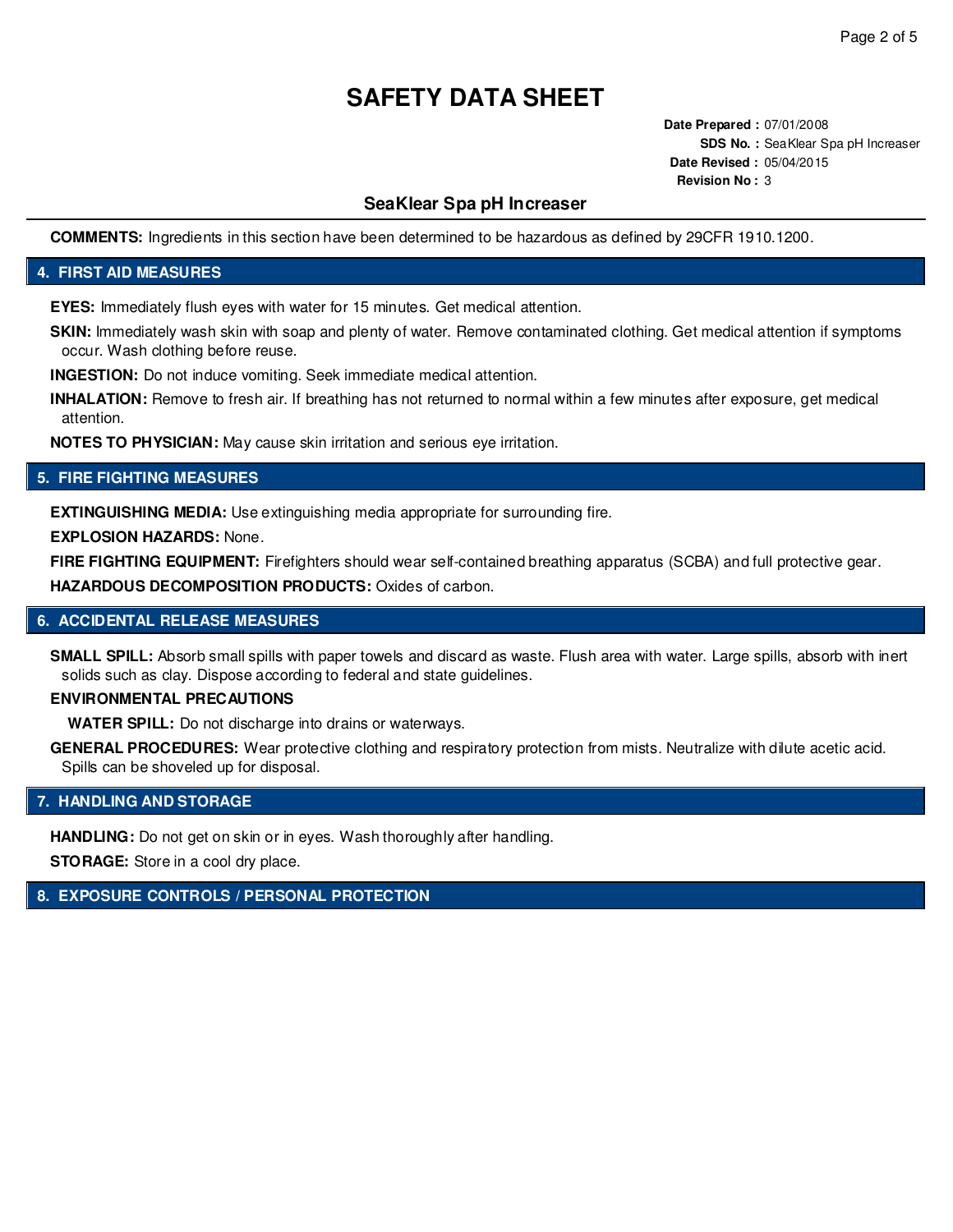**Date Prepared :** 07/01/2008 **SDS No. :** SeaKlear Spa pH Increaser **Date Revised :** 05/04/2015 **Revision No :** 3

# **SeaKlear Spa pH Increaser**

#### **EXPOSURE GUIDELINES**

| OSHA HAZARDOUS COMPONENTS (29 CFR1910.1200) |             |                        |                   |           |                    |  |  |  |
|---------------------------------------------|-------------|------------------------|-------------------|-----------|--------------------|--|--|--|
|                                             |             | <b>EXPOSURE LIMITS</b> |                   |           |                    |  |  |  |
|                                             |             |                        | <b>OSHA PEL</b>   |           | <b>SupplierOEL</b> |  |  |  |
| <b>Chemical Name</b>                        |             |                        | mg/m <sup>3</sup> | ppm       | mg/m <sup>3</sup>  |  |  |  |
| Sodium Carbonate                            | <b>TWA</b>  | $[1]$                  | $[1]$             | <b>NL</b> | <b>NL</b>          |  |  |  |
|                                             | <b>STEL</b> |                        |                   | <b>NL</b> | <b>NL</b>          |  |  |  |
| <b>Footnotes:</b><br>1. $NL = Not$ Listed   |             |                        |                   |           |                    |  |  |  |

#### **ENGINEERING CONTROLS:** Local exhaust.

**PERSONAL PROTECTIVE EQUIPMENT**

**EYES AND FACE:** Wear splash goggles.

**SKIN:** Protective gloves.

**RESPIRATORY:** None normally required.

**PROTECTIVE CLOTHING:** Body protective clothing and shoes.

# **9. PHYSICAL AND CHEMICAL PROPERTIES**

**PHYSICAL STATE:** Liquid **ODOR:** None. **COLOR:** Clear. **pH:** 11.5 **FLASHPOINT AND METHOD:** Not combustible. **FLAMMABLE LIMITS:** 0 to 0 **VAPOR PRESSURE:** N/A **VAPOR DENSITY:** N/A. **BOILING POINT:** 100°C **FREEZING POINT:** N/A **MELTING POINT:** 0°C **SOLUBILITY IN WATER:** Complete. **SPECIFIC GRAVITY:** 1.03

# **10. STABILITY AND REACTIVITY**

**HAZARDOUS POLYMERIZATION:** Will not occur. **STABILITY:** Stable. **CONDITIONS TO AVOID:** Direct sunlighty, extreme high or low temperatures. **POSSIBILITY OF HAZARDOUS REACTIONS:** Reacts violently with acids. **HAZARDOUS DECOMPOSITION PRODUCTS:** Carbon Dioxide, Carbon Monoxide.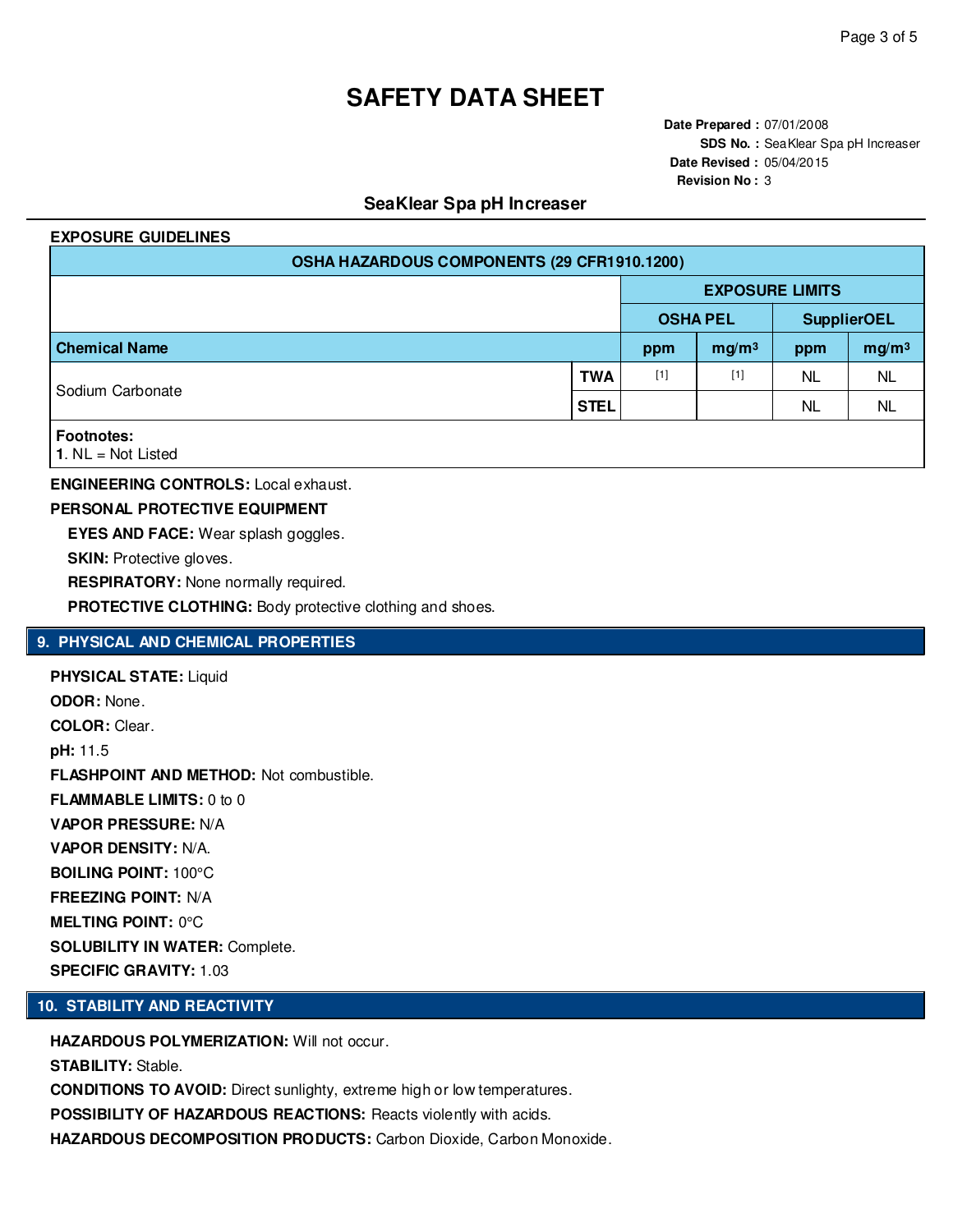**Date Prepared :** 07/01/2008 **SDS No. :** SeaKlear Spa pH Increaser **Date Revised :** 05/04/2015 **Revision No :** 3

# **SeaKlear Spa pH Increaser**

**INCOMPATIBLE MATERIALS:** Strong acids and strong oxidizers. Aluminums.

# **11. TOXICOLOGICAL INFORMATION**

# **ACUTE**

**INHALATION LC<sub>50</sub>**: Persons with preexisting skin or eye disorders may be more susceptible.

**EYE EFFECTS:** Causes serious eye irritation.

**SKIN EFFECTS:** Causes skin irritation.

#### **12. ECOLOGICAL INFORMATION**

#### **AQUATIC TOXICITY (ACUTE)**

**96-HOUR LC50:** > 300 mg/L (Bluegill Sunfish)

# **13. DISPOSAL CONSIDERATIONS**

**DISPOSAL METHOD:** Dispose of in accordance with applicable local, state, and federal regulations.

# **14. TRANSPORT INFORMATION**

### **DOT (DEPARTMENT OF TRANSPORTATION)**

**PROPER SHIPPING NAME:** Not Regulated.

### **15. REGULATORY INFORMATION**

# **UNITED STATES**

# **SARA TITLE III (SUPERFUND AMENDMENTS AND REAUTHORIZATION ACT)**

**FIRE:** No **PRESSURE GENERATING:** No **REACTIVITY:** No **ACUTE:** Yes **CHRONIC:** No

**SECTION 312 THRESHOLD PLANNING QUANTITY (40 CFR370):** 10000 lbs.

**313 REPORTABLE INGREDIENTS:** None.

# **CERCLA (COMPREHENSIVE RESPONSE, COMPENSATION, AND LIABILITY ACT)**

**CERCLA REGULATORY:** Not listed.

# **TSCA (TOXIC SUBSTANCE CONTROL ACT)**

**TSCA STATUS:** All ingredients in this mixture are in compliance with TSCA.

# **REGULATIONS**

**STATE REGULATIONS:** Listed as New Jersey and Pennsylvania Right-to-Know components.

**CALIFORNIA PROPOSITION 65:** There are no chemicals present known to the State of California to cause cancer.

# **16. OTHER INFORMATION**

# **Date Revised:** 05/04/2015

**REVISION SUMMARY:** This SDS replaces the 06/24/2009 SDS. Revised: **Section 2:** CARCINOGENICITY, EMERGENCY OVERVIEW - IMMEDIATE CONCERNS POTENTIAL HEALTH EFFECTS ( SKIN, INHALATION, INGESTION ), SENSITIZATION. **Section 3:** COMMENTS. **Section 4:** INGESTION, NOTES TO PHYSICIAN. **Section 6:** SMALL SPILL, WATER SPILL. **Section 10:** CONDITIONS TO AVOID, HAZARDOUS DECOMPOSITION PRODUCTS, INCOMPATIBLE MATERIALS, POSSIBILITY OF HAZARDOUS REACTIONS. **Section 11:** ACUTE, EYE EFFECTS, SKIN EFFECTS. **Section**